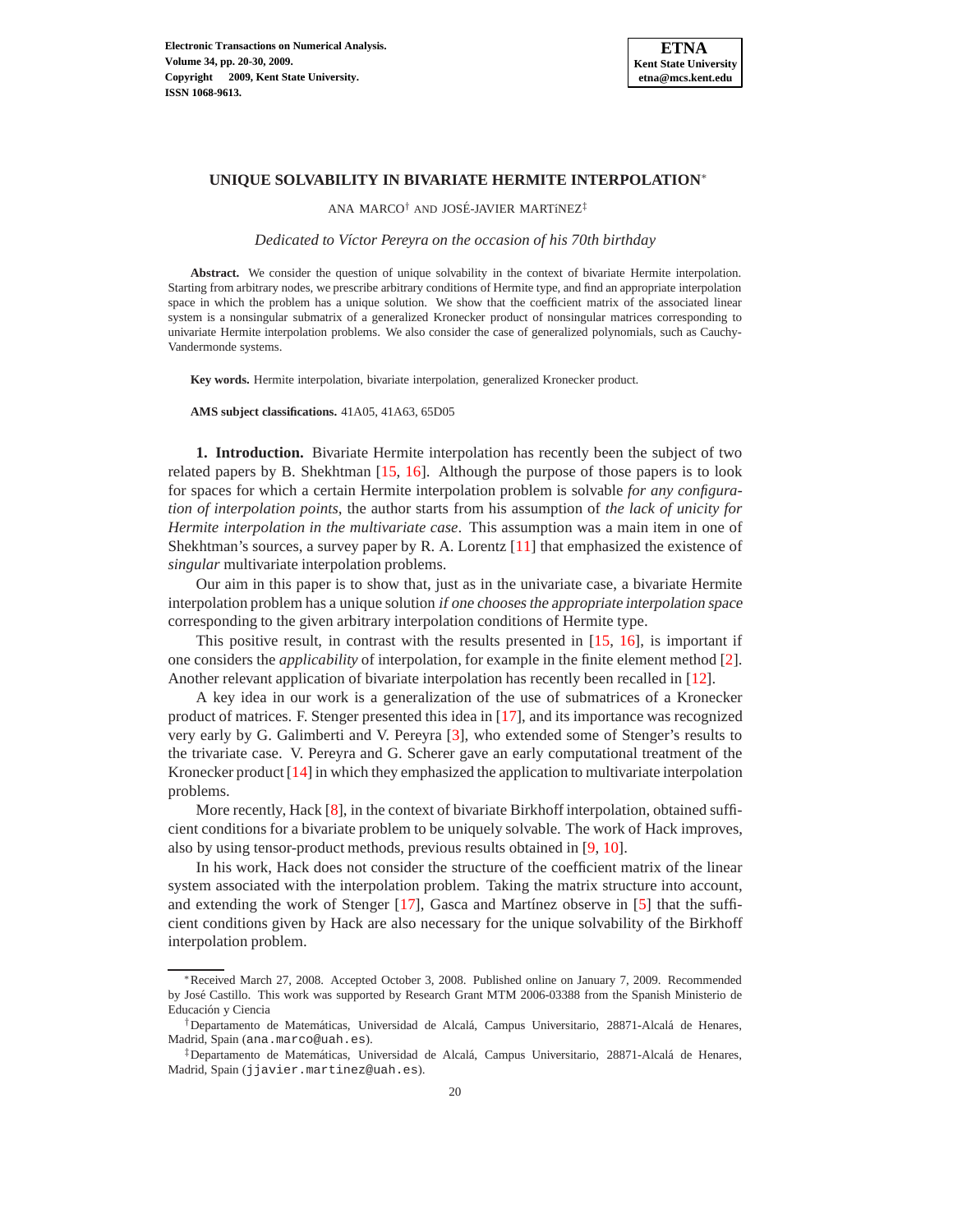**ETNA Kent State University etna@mcs.kent.edu**

#### BIVARIATE HERMITE INTERPOLATION 21

In addition, the matrix formulation allows a natural generalization to other spaces of univariate functions, such as rational functions with prescribed poles, a situation not addressed by Hack.

The rest of the paper is organized as follows. In Section [2,](#page-1-0) we describe the polynomial bivariate Hermite interpolation problem. We prove the existence of a unique solution for each given problem, and give an algorithm for computing it, in Section [3.](#page-2-0) We give examples in Section [4.](#page-4-0) In Section [5,](#page-8-0) we extend the approach of Section [2](#page-1-0) to the case of generalized polynomials. Finally, in Section [6,](#page-10-12) we summarize some important features of our approach.

<span id="page-1-0"></span>**2. The bivariate Hermite interpolation problem.** Following [\[5\]](#page-10-11), let us consider the set of bivariate functions

$$
\{F_{ij}(x,y) = \Phi_i(x)\Psi_j(y) \mid i = 0,\ldots,n; j = 0,\ldots,m\},\
$$

where  $\Phi_i(x) = x^i$  and  $\Psi_j(y) = y^j$ , and the set of interpolation data of Hermite type given by

<span id="page-1-1"></span>
$$
L_{ij}(f) = \frac{\partial^{r_i + t_{ij}} f}{\partial x^{r_i} \partial y^{t_{ij}}}(x_i, y_{ij}), \qquad i = 0, \dots, n; j = 0, \dots, m,
$$
 (2.1)

where  $x_i \in G$  (respectively  $y_{ij} \in H$ ) are not necessarily different,  $r_i \leq n$ ,  $t_{ij} \leq m$ , and G and H are real intervals. *Hermite interpolation data* means that if

$$
\frac{\partial^{r_i+t_{ij}}f}{\partial x^{r_i}\partial y^{t_{ij}}}(x_i,y_{ij})
$$

is an interpolation datum, then

$$
\frac{\partial^{r+t}f}{\partial x^r \partial y^t}(x_i, y_{ij}),
$$

where 
$$
r \leq r_i
$$
 and  $t \leq t_{ij}$ , are also interpolation data.

We assume, without loss of generality, that the index set  $I = \{(i, j)\}\$ in the equation [\(2.1\)](#page-1-1) is ordered so that

1.

$$
I = \{(i, j) | i = 0, \dots, n; j = 0, \dots, k(i)\},\
$$

with

$$
m = k(0) = k(1) = \dots = k(i_0) > k(i_0 + 1)
$$
  
= \dots = k(i\_1) > \dots > k(i\_{s-1} + 1) = \dots = k(i\_s) (2.2)

and

<span id="page-1-3"></span><span id="page-1-2"></span>
$$
i_s = n. \tag{2.3}
$$

2. For any  $(i, j)$ ,  $(h, l) \in I$ , one has

$$
i = h \iff x_i = x_h \text{ and } r_i = r_h. \tag{2.4}
$$

We can always achieve this order by reordering the abscissas of the points  $(x_i, y_{ij})$ .

The *bivariate Hermite interpolation problem* consists of finding a polynomial  $p$  in the interpolation space  $\Pi(x, y) = \text{span}\{F_{ij} \mid (i, j) \in I\}$  such that

$$
L_{ij}(p) = z_{ij} \qquad \forall (i, j) \in I,
$$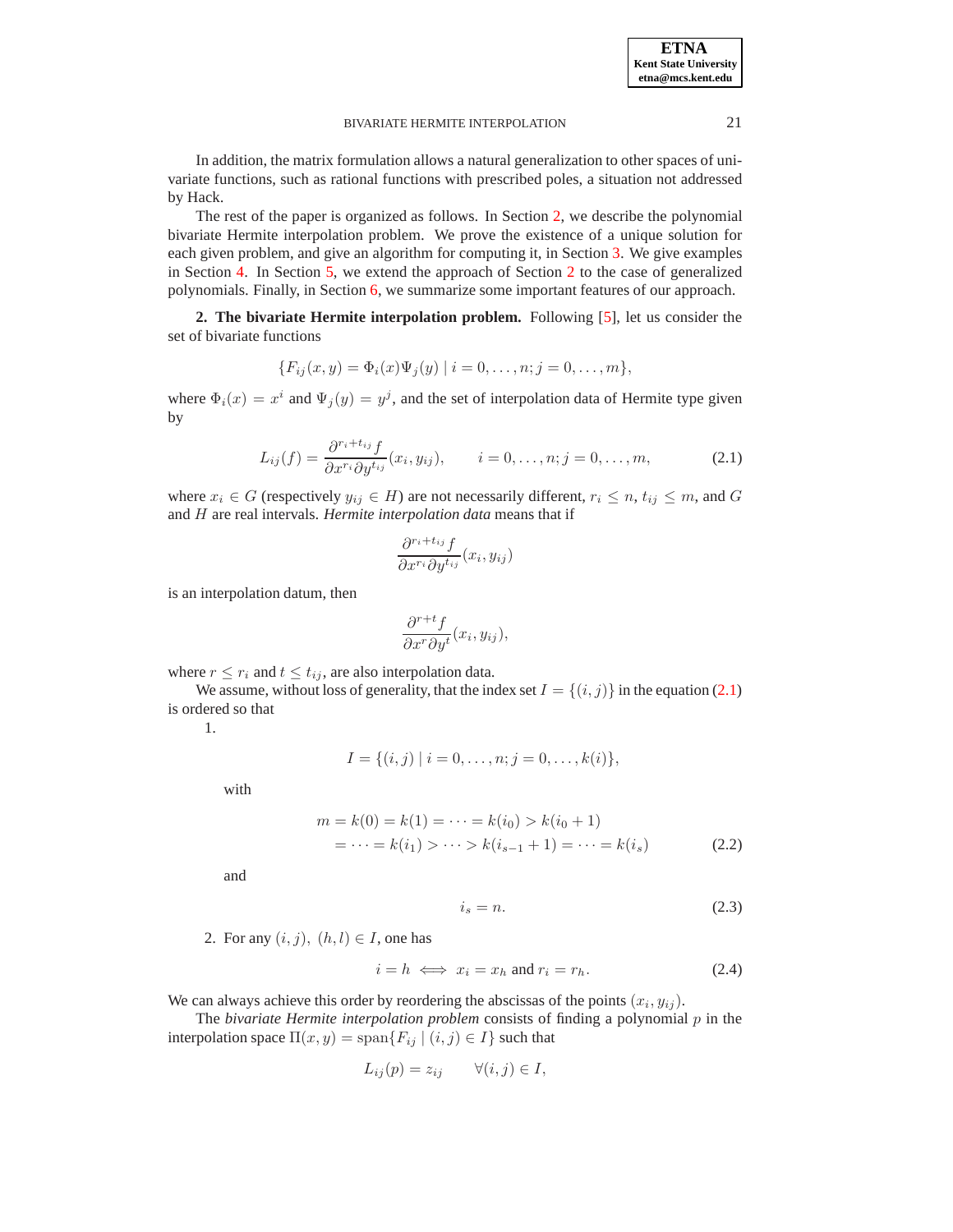where  $z_{ij}$  are given real numbers.

It is important to realize that

$$
L_{ij}(F_{hk}) = L_i(\Phi_h) \cdot L_j^{(i)}(\Psi_k),
$$

where

$$
L_i(\Phi_h) = \frac{d^{r_i} \Phi_h}{dx^{r_i}}(x_i), \quad L_j^{(i)}(\Psi_k) = \frac{d^{t_{ij}} \Psi_k}{dy^{t_{ij}}}(y_{ij}).
$$

<span id="page-2-0"></span>**3. Unique solvability.** For the interpolation space  $\Pi(x, y)$ , if we consider the basis

$$
\{x^i y^j \mid (i,j) \in I\} = \{1, y, \dots, y^{k(0)}, x, xy, \dots, xy^{k(1)}, \dots, x^{i_0}, x^{i_0} y, \dots, x^{i_0} y^{k(i_0)},
$$
  

$$
x^{i_0+1}, x^{i_0+1} y, \dots, x^{i_0+1} y^{k(i_0+1)}, \dots, x^{i_s}, x^{i_s} y, \dots, x^{i_s} y^{k(i_s)}\},
$$

with that precise order, and the interpolation points and the interpolation data in the corresponding order, then we can write the interpolation conditions  $L_{ij}(p) = z_{ij}$  as a linear system of equations

$$
Dp^* = z,
$$

where the coefficient matrix  $D$  is a submatrix of

<span id="page-2-1"></span>
$$
C = \begin{bmatrix} L_0(\Phi_0)B_0 & L_0(\Phi_1)B_0 & \cdots & L_0(\Phi_n)B_0 \\ L_1(\Phi_0)B_1 & L_1(\Phi_1)B_1 & \cdots & L_1(\Phi_n)B_1 \\ \vdots & \vdots & \ddots & \vdots \\ L_n(\Phi_0)B_n & L_n(\Phi_1)B_n & \cdots & L_n(\Phi_n)B_n \end{bmatrix},
$$
(3.1)

with

$$
B_i = [b_{kl}^i]_{k,l=0,\dots,m} = [L_k^{(i)}(\Psi_l)]_{k,l=0,\dots,m}, \quad i = 0,\dots,n,
$$
\n(3.2)

$$
z = [z_{00}, \dots, z_{0k(0)}, z_{10}, \dots, z_{1k(1)}, \dots, z_{n0}, \dots, z_{nk(n)}]^T, \text{ and } (3.3)
$$

$$
p^* = [p_{00}, \dots, p_{0k(0)}, p_{10}, \dots, p_{1k(1)}, \dots, p_{n0}, \dots, p_{nk(n)}]^T.
$$
 (3.4)

More precisely,  $D$  is the submatrix of  $C$  obtained by considering:

- The first  $k(i) + 1$  rows of the row of blocks corresponding to  $B_i$ ,  $i = 0, \ldots, n$ .
- The first  $k(i) + 1$  columns of the column of blocks corresponding to  $\Phi_i$ ,  $i = 0, \ldots, n$ .

The nonsingularity of  $D$  follows from the following theorem [\[5\]](#page-10-11), which generalizes Stenger's result on the nonsingularity of a submatrix of the Kronecker product of two matrices [\[17\]](#page-10-5). Before stating the theorem, we introduce some notation. We define

$$
\gamma_i = \{0, 1, \dots, k(i)\} \qquad i = 0, \dots, n,
$$
\n(3.5)

$$
S_i = \{(m+1)i, (m+1)i+1, \dots, (m+1)i+k(i)\} \qquad i = 0, \dots, n,
$$
 (3.6)

$$
S = \bigcup_{i=0}^{n} S_i, \text{ and } \tag{3.7}
$$

$$
\alpha_p = \{0, 1, \dots, i_p\} \qquad i = 0, \dots, s. \tag{3.8}
$$

With this notation,  $D$  is the submatrix of  $C$  consisting of the rows  $S$  and the columns  $S$  of  $C$ , which we write as

<span id="page-2-2"></span>
$$
D = C[S|S]. \tag{3.9}
$$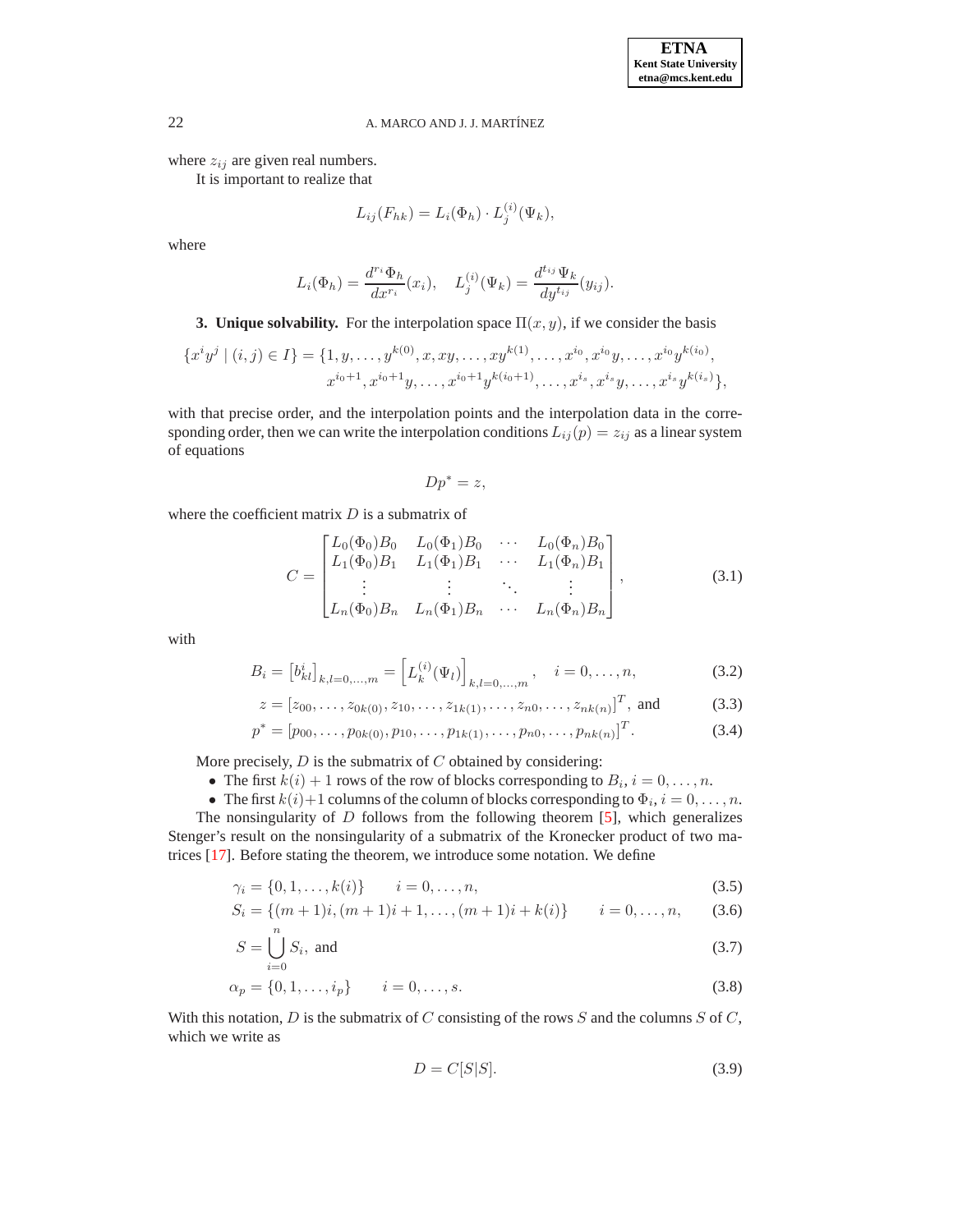#### **ETNA Kent State University etna@mcs.kent.edu**

#### BIVARIATE HERMITE INTERPOLATION 23

In general, if  $J$  and  $T$  are ordered subsets of the index sets of rows and columns, respectively, of a matrix  $M$ , we denote by  $M[J|T]$  the matrix consisting of the entries of the rows  $J$  and columns T of M.

<span id="page-3-0"></span>THEOREM 3.1. Let  $A = [a_{ij}]_{i,j=0,...,n}$  be a matrix of order  $n + 1$ ,  $B_i = [b_{kl}^i]_{k,l=0,...,m}$ ,  $i = 0, 1, \ldots, n$ , be  $n + 1$  *matrices of order*  $m + 1$ , and

$$
C = \begin{bmatrix} a_{00}B_0 & a_{01}B_0 & \cdots & a_{0n}B_0 \\ a_{10}B_1 & a_{11}B_1 & \cdots & a_{1n}B_1 \\ \vdots & \vdots & \ddots & \vdots \\ a_{n0}B_n & a_{n1}B_n & \cdots & a_{nn}B_n \end{bmatrix}.
$$

*If* [\(2.2\)](#page-1-2) and [\(2.3\)](#page-1-3) hold, and  $A[\alpha_p|\alpha_p]$ ,  $p = 0, \ldots, s$ , and  $B_i[\gamma_i|\gamma_i]$ ,  $i = 0, \ldots, n$ , are nonsin*gular, then* C[S|S] *is nonsingular.*

We now describe an algorithm for solving a linear system of the type  $Dx = z$  with  $D = C[S|S]$ . It will be very useful in the proof of Theorem [3.1.](#page-3-0) This algorithm, which is an extension to our problem of the algorithm given by Stenger in [\[17\]](#page-10-5), is due to Gasca and Martínez (see  $[5]$  and references therein).

The linear system  $Dx = z$ , where

$$
x = [x_{00}, \dots, x_{0k(0)}, x_{10}, \dots, x_{1k(1)}, \dots, x_{n0}, \dots, x_{nk(n)}]^T
$$

and

$$
z = [z_{00}, \ldots, z_{0k(0)}, z_{10}, \ldots, z_{1k(1)}, \ldots, z_{n0}, \ldots, z_{nk(n)}]^T,
$$

can be written in explicit form as

<span id="page-3-1"></span>
$$
\sum_{r=0}^{s} \sum_{l=k(i_{r+1})+1}^{k(i_r)} b_{kl}^i \sum_{j=0}^{i_r} a_{ij} x_{jl} = z_{ik},
$$
\n(3.10)

where  $i = 0, \ldots, n$  and  $k = 0, \ldots, k(i)$ . Setting

$$
c_{il} = \sum_{j=0}^{i_r} a_{ij} x_{jl} \qquad l = k(i_{r+1}) + 1, \dots, k(i_r); \ r = 0, \dots, s; \ i = 0, \dots, n,
$$

we write [\(3.10\)](#page-3-1) in the form

$$
\sum_{r=0}^{s} \sum_{l=k(i_{r+1})+1}^{k(i_r)} b_{kl}^{i} c_{il} = z_{ik},
$$

where  $i = 0, \ldots, n$  and  $k = 0, \ldots, k(i)$ .

The expressions above lead to Algorithm [3.2](#page-4-1) for solving the system  $Dx = z$ , which we use to prove Theorem [3.1:](#page-3-0)

*Proof.* If the conditions of Theorem [3.1](#page-3-0) are satisfied, every linear system solved in Step 2 and Step 3 of Algorithm [3.2](#page-4-1) has a unique solution. Therefore, the algorithm gives a solution of the linear system  $Dx = z$  for all vectors z, and consequently the square matrix D is nonsingular.

Taking into account that  $\Phi_i(x) = x^i$ ,  $i = 0, \dots, n$ , and  $\Psi_j(y) = y^j$ ,  $j = 0, \dots, m$ , it is easy to see that in our case the matrix

$$
A = [L_i(\Phi_j)]_{i,j=0,\ldots,n}
$$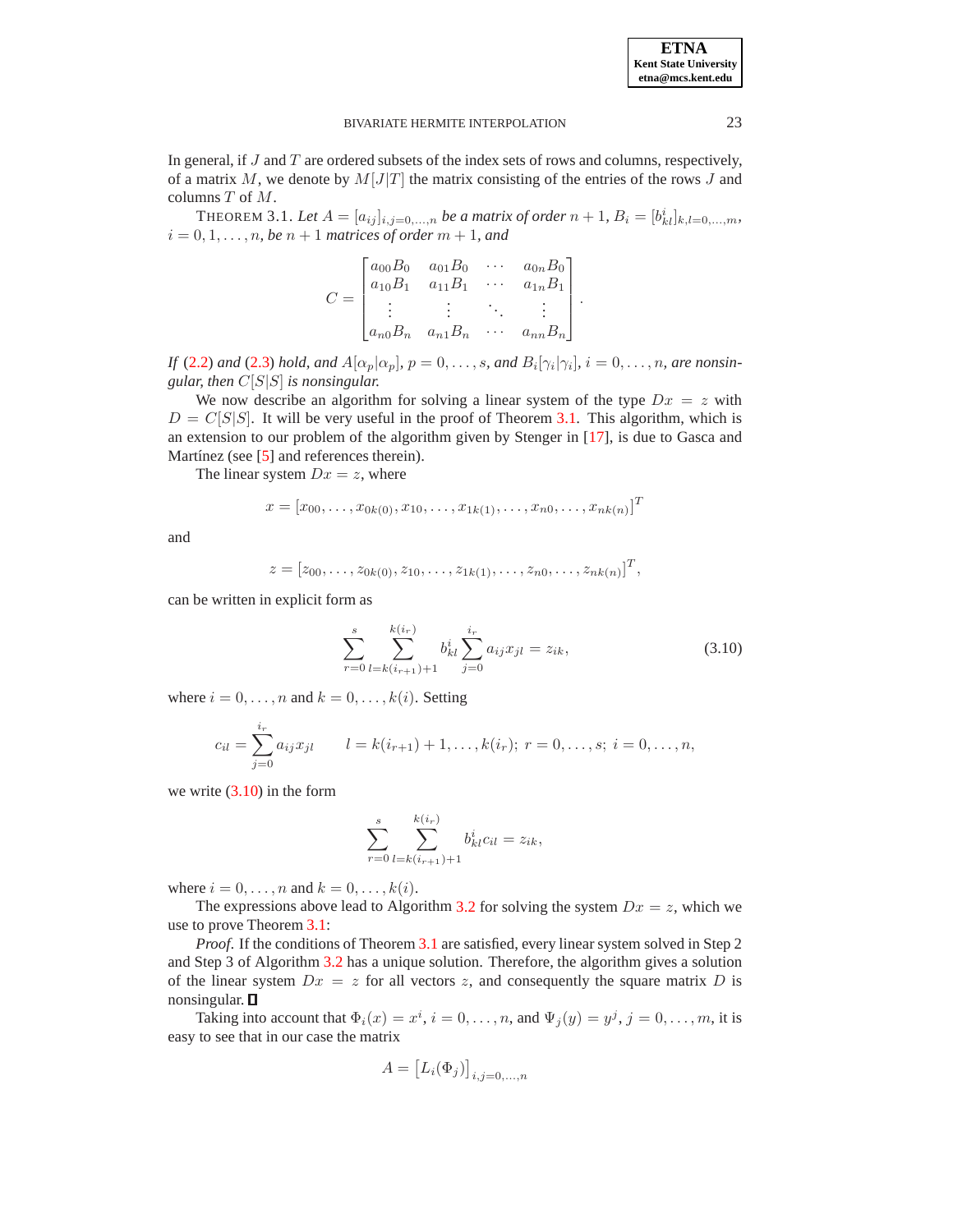<span id="page-4-1"></span>ALGORITHM 3.2. Solve  $Dx = z$ Define  $i_{(-1)} = -1$  and  $k(i_{s+1}) = -1$ . for  $r = 0, \ldots, s$ **Step 1.** for  $i = i_{r-1} + 1, \ldots, i_r$ Define  $z_i = [z_{i0}, \dots, z_{i,k(i)}]^T$ . if  $r > 0$ Define  $c_i^{(1)} = [c_{i,k(i_r)+1}, \ldots, c_{i,k(0)}]^T$ .  $\widetilde{z}_i = z_i - B_i[\gamma_i \mid k(i_r) + 1, \ldots, k(i_0)] \ c_i^{(1)}.$ else  $\widetilde{z}_i = z_i.$ **Step 2.** for  $i = i_{r-1} + 1, ..., i_r$ , Solve  $B_i[\gamma_i|\gamma_i] c_i^{(2)} = \tilde{z}_i$ , where  $c_i^{(2)} = [c_{i0}, \dots, c_{i,k(i)}]^T$ . **Step 3.** for  $l = k(i_{r+1}) + 1, ..., k(i_r)$ Define  $c^{l} = [c_{0l}, \dots, c_{i_r,l}]^T$ . Solve  $A[0, \ldots, i_r \mid 0, \ldots, i_r]$   $x^l = c^l$ , where  $x^l = [x_{0l}, \ldots, x_{i_r,l}]^T$ . **Step 4.** if r < s for  $l = k(i_{r+1}) + 1, \ldots, k(i_r)$  $d^{l} = [c_{i_{r}+1,l}, \ldots, c_{nl}]^{T} = A[i_{r}+1, \ldots, n \mid 0, \ldots, i_{r}] x^{l}.$ end for.

is a confluent Vandermonde matrix of order  $n + 1$ , and the matrices

$$
B_i = \left[ L_k^{(i)}(\Psi_l) \right]_{k,l=0,...,m}, \qquad i = 0, \cdots, n
$$

are confluent Vandermonde matrices of order  $m+1$ . Consequently, all the matrices  $A[\alpha_p|\alpha_p]$ ,  $p = 0, \ldots, s$ , and  $B_i[\gamma_i | \gamma_i], i = 0, \cdots, n$ , are also confluent Vandermonde matrices corresponding to univariate Hermite interpolation problems, and therefore they are nonsingular. In this way, by Theorem [3.1,](#page-3-0) we find that the coefficient matrix  $D$  corresponding to the bivariate Hermite interpolation problem is nonsingular; that is, the bivariate Hermite interpolation problem has unique solution. Fast algorithms for solving linear systems whose coefficient matrices are confluent Vandermonde matrices can be found, for example, in [\[4\]](#page-10-13).

<span id="page-4-0"></span>**4. Examples.** We start this section with a detailed example that illustrates the algorithm described in Section [3.](#page-2-0)

EXAMPLE 4.1. Let us consider the following interpolation data:

$$
f(1,2) = 46,
$$
  
\n
$$
f(3,4) = 490,
$$
  
\n
$$
\frac{\partial f}{\partial x}(1,2) = 70,
$$
  
\n
$$
\frac{\partial f}{\partial y}(1,2) = 10,
$$
  
\n
$$
\frac{\partial f}{\partial y}(3,4) = 24.
$$
  
\n
$$
\frac{\partial f}{\partial y}(3,4) = 24.
$$

Our aim is to find the interpolation polynomial corresponding to these data by using the algorithm described in the previous section.

In this case, we have:

$$
x_0 = x_2 = 1
$$
,  $x_1 = x_3 = 3$ ,  $y_{00} = y_{01} = 2$ ,  $y_{20} = 2$ ,  $y_{10} = y_{11} = 4$ ,  $y_{30} = 4$ ,  
 $i_0 = 1$ ,  $i_1 = 3$ ,  $k(0) = k(1) = 1$ ,  $k(2) = k(3) = 0$ ,  $s = 1$ ,  $n = 3$ ,  $m = 1$ .

The corresponding interpolation space  $\Pi(x, y)$  in which our problem has the unique solution

$$
p(x, y) = 1 + 3y + 5x + 7xy + 9x^2 + 11x^3
$$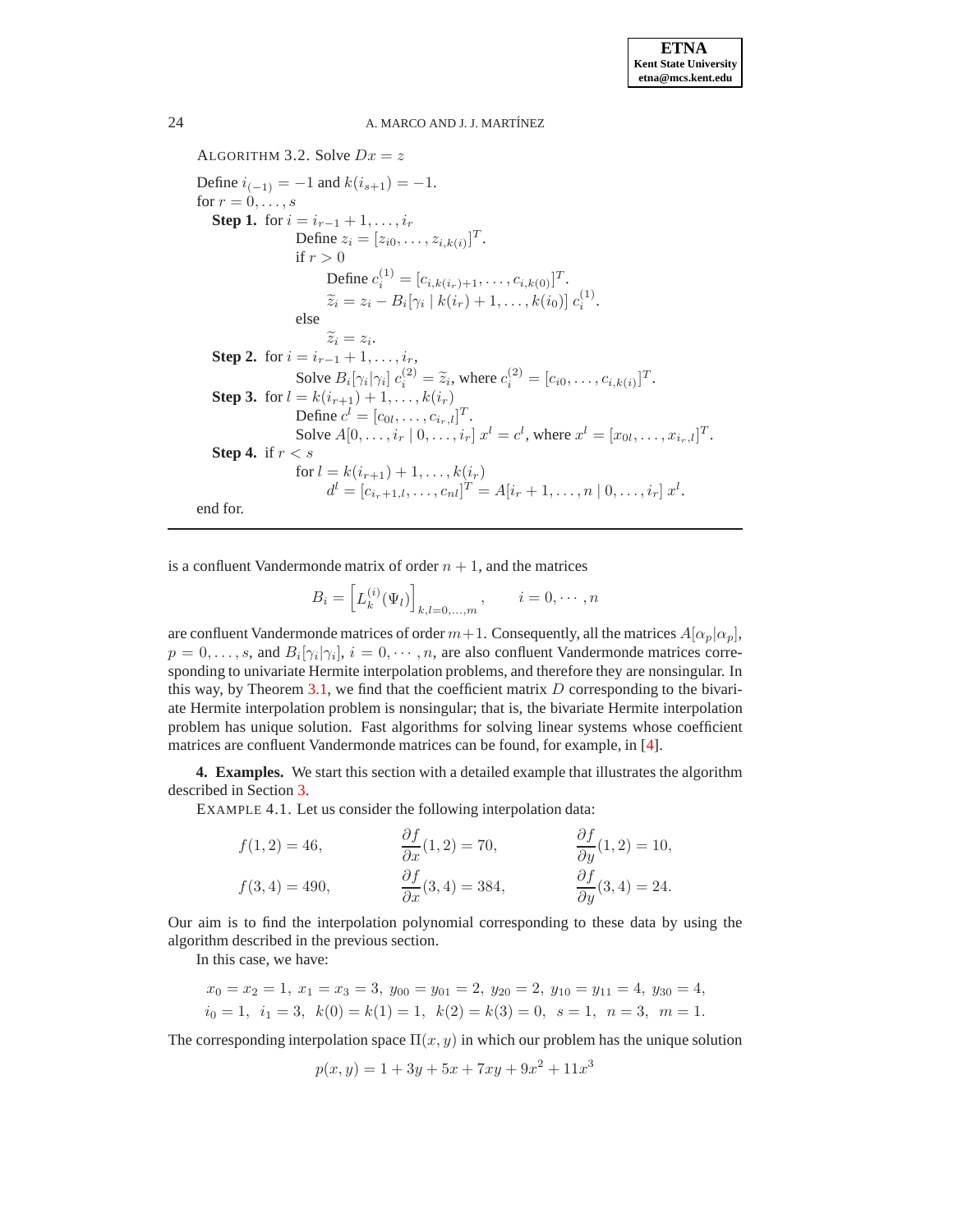# BIVARIATE HERMITE INTERPOLATION 25

has the following basis:

$$
\{1, y, x, xy, x^2, x^3\}.
$$

The matrix corresponding to univariate Hermite interpolation in  $x$  with interpolation data  $f(1), f(3), f'(1), f'(3)$  is

$$
A = \begin{bmatrix} 1 & 1 & 1 & 1 \\ 1 & 3 & 9 & 27 \\ 0 & 1 & 2 & 3 \\ 0 & 1 & 6 & 27 \end{bmatrix},
$$

the matrix for univariate Hermite interpolation in y with interpolation data  $f(2)$ ,  $f'(2)$  is

$$
B_0 = B_2 = \begin{bmatrix} 1 & 2 \\ 0 & 1 \end{bmatrix},
$$

and the matrix for univariate Hermite interpolation in y with interpolation data  $f(4)$ ,  $f'(4)$  is

$$
B_1 = B_3 = \begin{bmatrix} 1 & 4 \\ 0 & 1 \end{bmatrix}.
$$

Let us show the steps of the algorithm in detail (from  $r = 0$  to  $r = s = 1$ ), taking into account that for  $r = 0$ , step 1 is not necessary, and that for  $r = 1$ , step 4 is not necessary.  $r = 0$ : **Step 2.** We have

$$
\tilde{z}_0 = [46, 10]^T
$$
 and  $\tilde{z}_1 = [490, 24]^T$ .

Solving the linear systems

$$
B_0[0, 1|0, 1] c_0^{(2)} = \tilde{z}_0
$$
 and  $B_1[0, 1|0, 1] c_1^{(2)} = \tilde{z}_1$ ,

we obtain

$$
c_0^{(2)} = [c_{00}, c_{01}]^T = [26, 10]^T
$$
 and  $c_1^{(2)} = [c_{10}, c_{11}]^T = [394, 24]^T$ .

**Step 3.** For  $l = 1$ , we have  $c^1 = [c_{01}, c_{11}]^T = [10, 24]^T$ . Solving  $Ax^1 = c^1$ , we obtain  $x^1 = [p_{01}, p_{11}]^T = [3, 7]^T$ . We observe that in writing  $p = Q_0(x)1 + Q_1(x)y$ , where

$$
Q_0(x) = p_{00} + p_{10}x + p_{20}x^2 + p_{30}x^3 \text{ and } Q_1(x) = p_{01} + p_{11}x,
$$

we have already obtained  $Q_1(x) = 3 + 7x$ . **Step 4.** Now, for  $l = 1$ , we obtain

$$
d1 = [c21, c31] = A[2, 3|0, 1] x1 = [7, 7]T,
$$

i.e.  $Q'_1(x_0) = 7, Q'_1(x_1) = 7.$ 

 $r = 1$ : **Step 1.** For  $i = 2$ , we have  $z_2 = [z_{20}] = [70]$ ,  $c_2^{(1)} = [c_{21}] = [7]$ , and so we obtain

$$
\tilde{z}_2 = z_2 - B_2[0|1] [7] = [56].
$$

For  $i = 3$ , we have  $z_3 = [z_{30}] = [384], c_3^{(1)} = [c_{31}] = [7]$ , and we obtain

$$
\tilde{z}_3 = z_3 - B_3[0|1] [7] = [356].
$$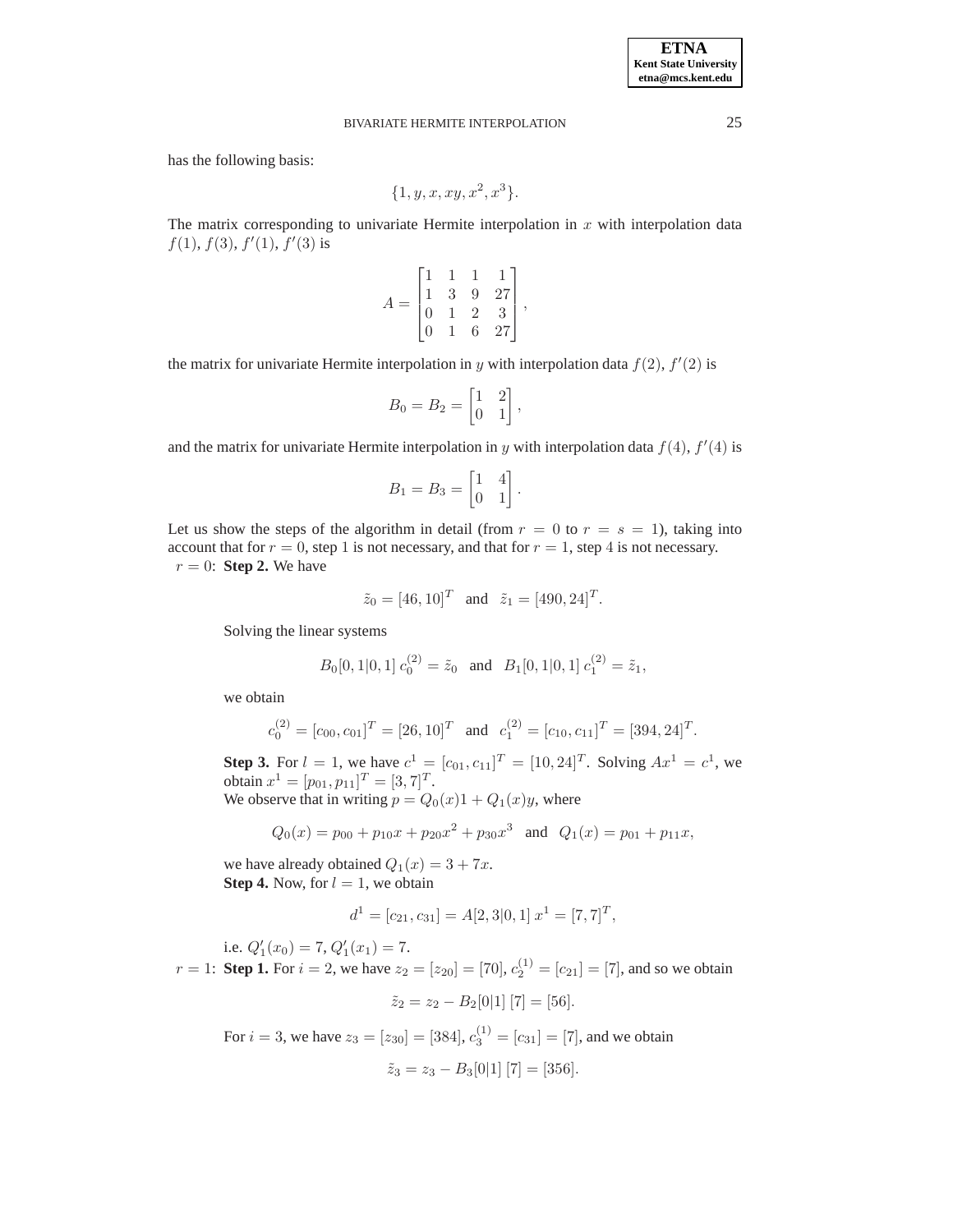**Step 2.** Since  $B_2[0]0] = B_3[0]0] = [1]$ , for  $i = 2$ , we must solve the linear system

 $[1] [c_{20}] = \tilde{z}_2 = [56],$ 

and for  $i = 3$ , the linear system

$$
[1] [c_{30}] = \tilde{z}_3 = [356],
$$

and therefore we obtain

$$
[c_{20}] = [56]
$$
 and  $[c_{30}] = [356]$ .

**Step 3.** Finally, we must solve the linear system

$$
A x^0 = [c_{00}, c_{10}, c_{20}, c_{30}]^T = [26, 394, 56, 356]^T,
$$

whose solution is

$$
x^0 = [p_{00}, p_{10}, p_{20}, p_{30}]^T = [1, 5, 9, 11]^T.
$$

All the linear systems involved correspond to univariate Hermite interpolation problems (either in x or in y), and so they have unique solutions.

The following examples are taken from [\[15\]](#page-10-0) and [\[16\]](#page-10-1), and all of them consider interpolation data of Hermite type at two arbitrary interpolation nodes  $(a_1, b_1)$  and  $(a_2, b_2)$  in which only the first partial derivatives of an arbitrary function  $f(x, y)$  are involved. In [\[15\]](#page-10-0) and [\[16\]](#page-10-1), it is shown that, in some of these examples (Examples [4.2,](#page-6-0) [4.3,](#page-6-1) [4.7](#page-7-0) and [4.8\)](#page-7-1), when selecting an interpolation space for any configuration of the nodes  $(a_1, b_1)$  and  $(a_2, b_2)$ , the dimension of the interpolation space is necessarily greater than the number of interpolation data, and therefore the interpolation problem does not have a unique solution. In each example, we will show that to select the interpolation space described in Section [3](#page-2-0) for which the interpolation problem has unique solution, we have only to distinguish two different configurations of the nodes: the two nodes along the same vertical line, and the two nodes on different vertical lines. In both configurations, the choice of the interpolation basis is completely natural, and the matrix in the system  $Dp^* = z$  corresponding to the interpolation problem is nonsingular, that is, the interpolation problem has a unique solution.

<span id="page-6-0"></span>EXAMPLE 4.2. The Lagrange case. Let us consider the interpolation data:

$$
f(a_1, b_1), f(a_2, b_2).
$$

- $(a_1, b_1)$  and  $(a_2, b_2)$  are along the same vertical line  $(a_1 = a_2)$ .
	- **–** The basis of the interpolation space is:  $\{1, y\}$  $-\det(D) = b_2 - b_1$
- $(a_1, b_1)$  and  $(a_2, b_2)$  are on two different vertical lines  $(a_1 \neq a_2)$ . – The basis of the interpolation space is:  $\{1, x\}$

$$
- \det(D) = a_2 - a_1
$$

<span id="page-6-1"></span>EXAMPLE 4.3. Let us consider the interpolation data:

$$
f(a_1, b_1), \frac{\partial f}{\partial y}(a_1, b_1), f(a_2, b_2).
$$

•  $(a_1, b_1)$  and  $(a_2, b_2)$  are along the same vertical line  $(a_1 = a_2)$ . **–** The basis of the interpolation space is:  $\{1, y, y^2\}$ **−** det(*D*) =  $(b_1 - b_2)^2$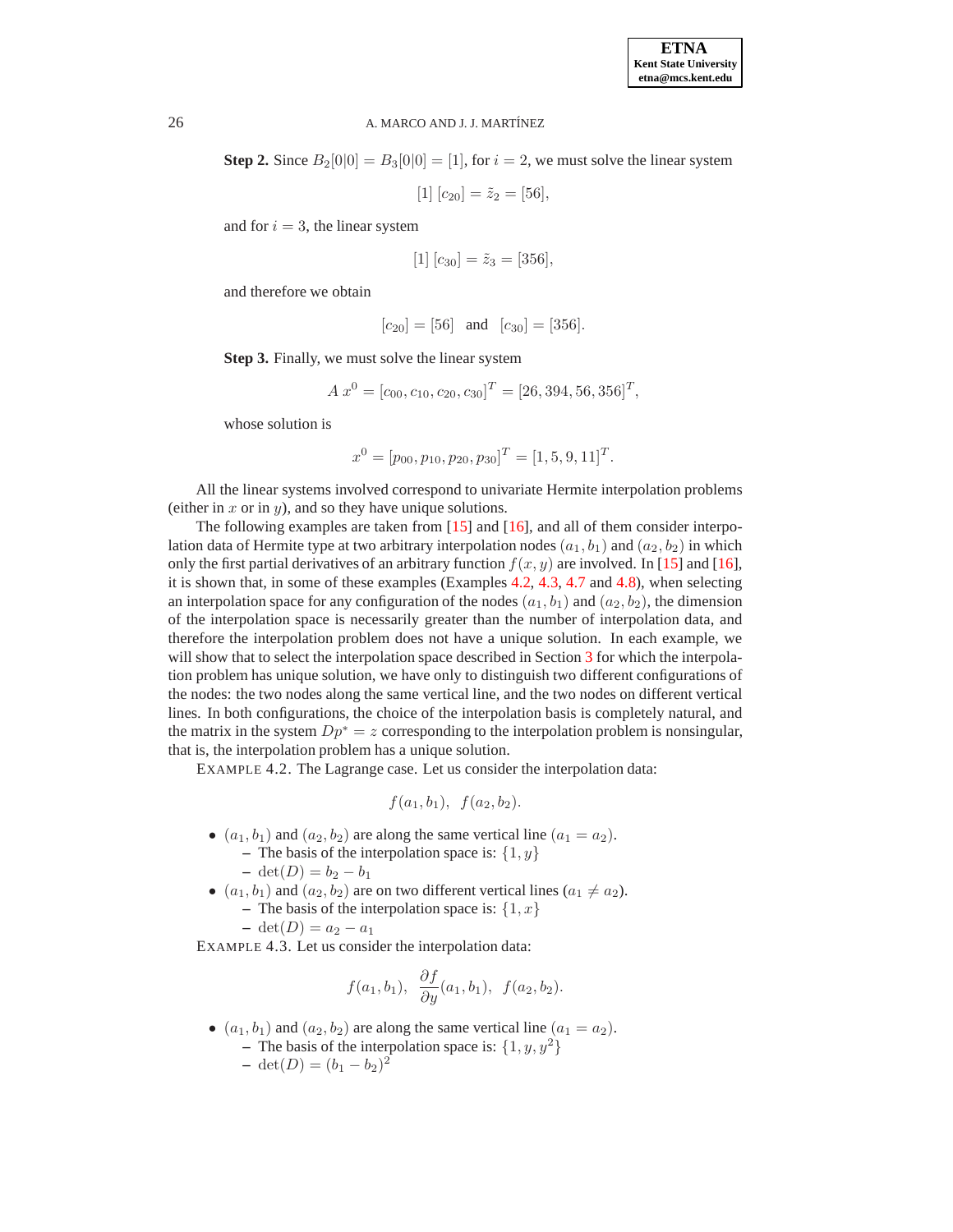## BIVARIATE HERMITE INTERPOLATION 27

•  $(a_1, b_1)$  and  $(a_2, b_2)$  are on two different vertical lines  $(a_1 \neq a_2)$ . **–** The basis of the interpolation space is:  $\{1, y, x\}$ 

 $-$  det(*D*) =  $a_2 - a_1$ 

EXAMPLE 4.4. Let us consider the interpolation data:

$$
f(a_1, b_1), \frac{\partial f}{\partial x}(a_1, b_1), \frac{\partial f}{\partial y}(a_1, b_1), f(a_2, b_2).
$$

- $(a_1, b_1)$  and  $(a_2, b_2)$  are along the same vertical line  $(a_1 = a_2)$ . - The basis of the interpolation space is:  $\{1, y, y^2, x\}$ **−** det(*D*) =  $(b_2 - b_1)^2$
- $(a_1, b_1)$  and  $(a_2, b_2)$  are on two different vertical lines  $(a_1 \neq a_2)$ . **–** The basis of the interpolation space is:  $\{1, y, x, x^2\}$  $- \det(D) = (a_1 - a_2)^2$

EXAMPLE 4.5. Let us consider the interpolation data:

$$
f(a_1, b_1), \frac{\partial f}{\partial y}(a_1, b_1), f(a_2, b_2), \frac{\partial f}{\partial x}(a_2, b_2).
$$

- $(a_1, b_1)$  and  $(a_2, b_2)$  are along the same vertical line  $(a_1 = a_2)$ . - The basis of the interpolation space is:  $\{1, y, y^2, x\}$ **−** det(*D*) =  $(b_1 - b_2)^2$
- $(a_1, b_1)$  and  $(a_2, b_2)$  are on two different vertical lines  $(a_1 \neq a_2)$ . **–** The basis of the interpolation space is:  $\{1, y, x, x^2\}$ 
	- $\det(D) = (a_1 a_2)^2$

EXAMPLE 4.6. Let us consider the interpolation data:

$$
f(a_1,b_1), \frac{\partial f}{\partial y}(a_1,b_1), f(a_2,b_2), \frac{\partial f}{\partial y}(a_2,b_2).
$$

- $(a_1, b_1)$  and  $(a_2, b_2)$  are along the same vertical line  $(a_1 = a_2)$ . - The basis of the interpolation space is:  $\{1, y, y^2, y^3\}$ **−** det(*D*) =  $(b_2 - b_1)^4$
- $(a_1, b_1)$  and  $(a_2, b_2)$  are on two different vertical lines  $(a_1 \neq a_2)$ . – The basis of the interpolation space is:  $\{1, y, x, xy\}$  $- \det(D) = (a_1 - a_2)^2$

<span id="page-7-0"></span>EXAMPLE 4.7. Let us consider the interpolation data:

$$
f(a_1, b_1), \frac{\partial f}{\partial x}(a_1, b_1), \frac{\partial f}{\partial y}(a_1, b_1), f(a_2, b_2), \frac{\partial f}{\partial x}(a_2, b_2).
$$

- $(a_1, b_1)$  and  $(a_2, b_2)$  are along the same vertical line  $(a_1 = a_2)$ . - The basis of the interpolation space is:  $\{1, y, y^2, x, xy\}$ **−** det(*D*) =  $(b_2 - b_1)^3$
- $(a_1, b_1)$  and  $(a_2, b_2)$  are on two different vertical lines  $(a_1 \neq a_2)$ . - The basis of the interpolation space is:  $\{1, y, x, x^2, x^3\}$ 4

$$
- \det(D) = (a_1 - a_2)^4
$$

<span id="page-7-1"></span>EXAMPLE 4.8. Let us consider the interpolation data:

$$
f(a_1, b_1), \frac{\partial f}{\partial x}(a_1, b_1), \frac{\partial f}{\partial y}(a_1, b_1), f(a_2, b_2), \frac{\partial f}{\partial x}(a_2, b_2), \frac{\partial f}{\partial y}(a_2, b_2).
$$

•  $(a_1, b_1)$  and  $(a_2, b_2)$  are along the same vertical line  $(a_1 = a_2)$ .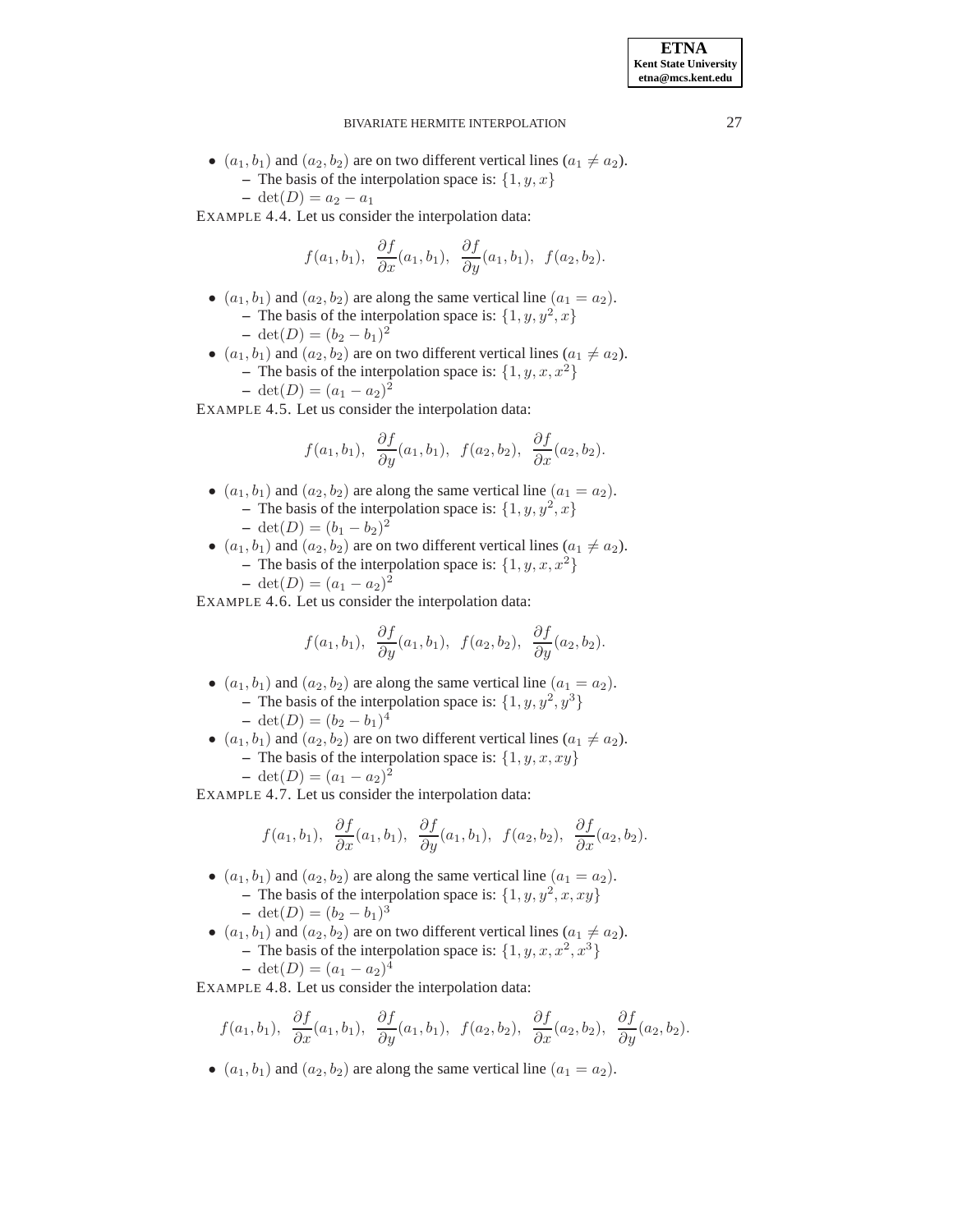- The basis of the interpolation space is:  $\{1, y, y^2, y^3, x, xy\}$ **−** det(*D*) =  $(b_2 - b_1)^5$
- $(a_1, b_1)$  and  $(a_2, b_2)$  are on two different vertical lines  $(a_1 \neq a_2)$ .
	- The basis of the interpolation space is:  $\{1, y, x, xy, x^2, x^3\}$

$$
- \det(D) = (a_1 - a_2)^5
$$

The multivariate interpolation problem is involved in the finite element method for solving partial differential equations. The example below will show the existence of a unique interpolant for the well-known Bogner-Fox-Schmit finite element [\[1\]](#page-10-14), for the case in which four interpolation data are prescribed on each node. We consider a more general situation in which the nodes are not necessarily the four vertices of a rectangle with sides parallel to the coordinate axes, but they are on two different vertical lines.

EXAMPLE 4.9. Let us consider the interpolation data

$$
f(x, y), \frac{\partial f}{\partial x}(x, y), \frac{\partial f}{\partial y}(x, y), \frac{\partial^2 f}{\partial x \partial y}(x, y)
$$

at the interpolation nodes  $(a, c_1), (a, c_2), (b, d_1)$  and  $(b, d_2)$ , where  $a \neq b$ . The nodes are on two different vertical lines, with  $c_1 \neq c_2$  and  $d_1 \neq d_2$ , i.e., there are two different nodes along each one of the two vertical lines.

The basis of the interpolation space in which the problem has a unique solution is:

$$
\{1, y, y^2, y^3, x, xy, xy^2, xy^3, x^2, x^2y, x^2y^2, x^2y^3, x^3, x^3y, x^3y^2, x^3y^3\}.
$$

That is, the interpolation space is in this case the whole space  $\Pi_{33}(x, y)$ . The determinant of the coefficient matrix of the linear system corresponding to the interpolation problem is

$$
(b-a)^{16}(c_2-c_1)^8(d_2-d_1)^8 \neq 0.
$$

The coefficient matrix of the linear system is the generalized Kronecker product of confluent Vandermonde matrices.

<span id="page-8-0"></span>**5. The case of generalized bivariate polynomials.** Our aim in this section is to show the unique solvability of the bivariate Hermite interpolation problem in the more general situation in which  $(\Phi_0, \Phi_1, \ldots, \Phi_n)$  and  $(\Psi_0, \Psi_1, \ldots, \Psi_m)$  are extended complete Tchebycheff systems. We recall the definition of an extended complete Tchebycheff system.

DEFINITION 5.1. Let G be a real interval. We say that  $(\Phi_0, \Phi_1, \ldots, \Phi_n)$  is an extended *complete Tchebycheff (ECT) system of order*  $n$  *on*  $G$  *if*  $\Phi_i \in C^n(G)$   $\forall i$ *, and for*  $k = 0, \ldots, n$ *and for every choice of points*  $x_0, \ldots, x_n \in G$  *not necessarily different, the determinant of the generalized Vandermonde matrix*

$$
\left[\tfrac{d^{\mu(x_j)}\Phi_i}{dx^{\mu(x_j)}}(x_j)\right]_{j,i=0,...,k}
$$

*is nonzero, where*  $\mu(x_i)$  *is the multiplicity of*  $x_i$  *in the ordered system*  $(x_0, x_1, \ldots, x_{i-1})$ *.* 

REMARK 5.2.  $(1, x, x^2, \dots, x^n)$  and  $(1, y, y^2, \dots, y^m)$  are ECT systems.

Proceeding in the same way as in Section [3,](#page-2-0) we obtain that the interpolation problem can be written as a linear system  $Dp^* = z$  satisfying [\(3.1\)](#page-2-1)–[\(3.9\)](#page-2-2).

Since  $(\Phi_0, \Phi_1, \dots, \Phi_n)$  is an ECT system, all the matrices  $A[\alpha_p|\alpha_p], p = 0, \dots, s$ , are nonsingular, where  $A = [L_i(\Phi_j)]_{i,j=0,\dots,n}$ . In the same way, since  $(\Psi_0, \Psi_1, \dots, \Psi_m)$  is an ECT system, the matrices  $B_i[\gamma_i|\gamma_i]$  are nonsingular, where  $B_i = \left[ L_k^{(i)} \right]$  $\binom{i}{k}(\Psi_l)$  $_{k,l=0,...,m}$ <sup>\*</sup>  $i = 0, \cdots, n$ .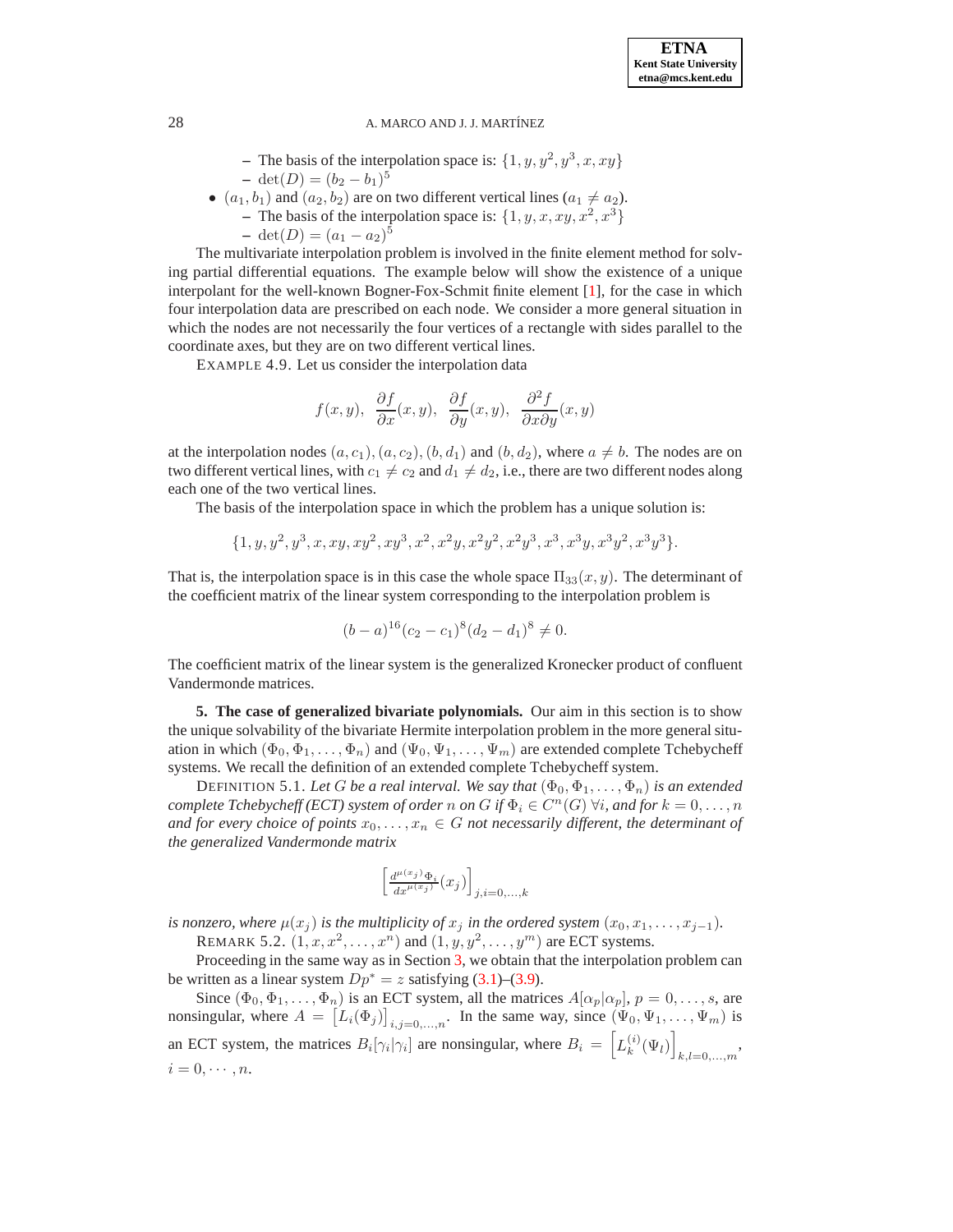#### BIVARIATE HERMITE INTERPOLATION 29

By using Theorem [3.1,](#page-3-0) we conclude that the coefficient matrix  $D$  of the linear system corresponding to the bivariate interpolation problem is nonsingular, and therefore, the bivariate Hermite interpolation problem has a unique solution.

An important particular case arises when  $(\Phi_0, \Phi_1, \dots, \Phi_n)$  and  $(\Psi_0, \Psi_1, \dots, \Psi_m)$  are systems of generalized polynomials, such as those considered in [\[6,](#page-10-15) [13\]](#page-10-16). In this situation the matrix  $D$  is a submatrix of  $C$ , where  $C$  is the generalized Kronecker product of confluent Cauchy-Vandermonde matrices. We illustrate this situation with the following example.

EXAMPLE 5.3. Let us consider the following two systems of generalized polynomials:

$$
(\Phi_0, \Phi_1, \Phi_2, \Phi_3) = \left(1, x, \frac{1}{x+1}, \frac{1}{x+2}\right),
$$
  

$$
(\Psi_0, \Psi_1, \Psi_2, \Psi_3) = \left(1, y, \frac{1}{y+3}, \frac{1}{y+4}\right).
$$

Our aim is to find an appropriate interpolation space, a subspace of the tensor-product space generated by the bivariate functions

$$
\{F_{ij}(x,y) = \Phi_i(x)\Psi_j(y) \mid i = 0,\ldots,3; j = 0,\ldots,3\},\
$$

in which the following Hermite interpolation problem has a unique solution.

We consider the interpolation data

$$
f(x, y), \frac{\partial f}{\partial x}(x, y), \frac{\partial f}{\partial y}(x, y),
$$

at the interpolation nodes  $(a_1, b_1), (a_1, b_2)$  and  $(a_2, b_3)$ , where  $a_1 \neq a_2$ . The nodes are on two different vertical lines, and  $b_1 \neq b_2$ , i.e., there are two different nodes along one of the vertical lines.

The basis of the interpolation space of dimension 9 in which this problem has unique solution is

$$
\left\{1,y,\frac{1}{y+3},\frac{1}{y+4},x,xy,\frac{1}{x+1},\frac{1}{x+1}y,\frac{1}{x+2}\right\}.
$$

The determinant of the coefficient matrix of the linear system corresponding to the interpolation problem is

$$
\frac{(b_2 - b_1)^5 (a_2 - a_1)^6}{(a_1 + 1)^4 (a_1 + 2)^2 (a_2 + 1)^3 (a_2 + 2)^2 (b_1 + 3)^2 (b_1 + 4)^2 (b_2 + 3)^2 (b_2 + 4)^2} \neq 0.
$$

An analogous case is  $(\Phi_0, \Phi_1, \Phi_2, \Phi_3) = (1, x, x^2, x^3)$  and  $(\Psi_0, \Psi_1, \Psi_2, \Psi_3) = (1, y, y^2, y^3)$ , an example considered in [\[7\]](#page-10-17). In this case, the basis of the interpolation space is

$$
\{1, y, y^2, y^3, x, xy, x^2, x^2y, x^3\},\
$$

and the determinant of the coefficient matrix of the linear system corresponding to the interpolation problem is

$$
(b_2 - b_1)^5 (a_2 - a_1)^6 \neq 0.
$$

Therefore, using the approach presented in this paper, we have found an interpolation space such that the interpolation problem has a unique solution, which cannot be obtained by using the techniques presented in [\[7\]](#page-10-17).